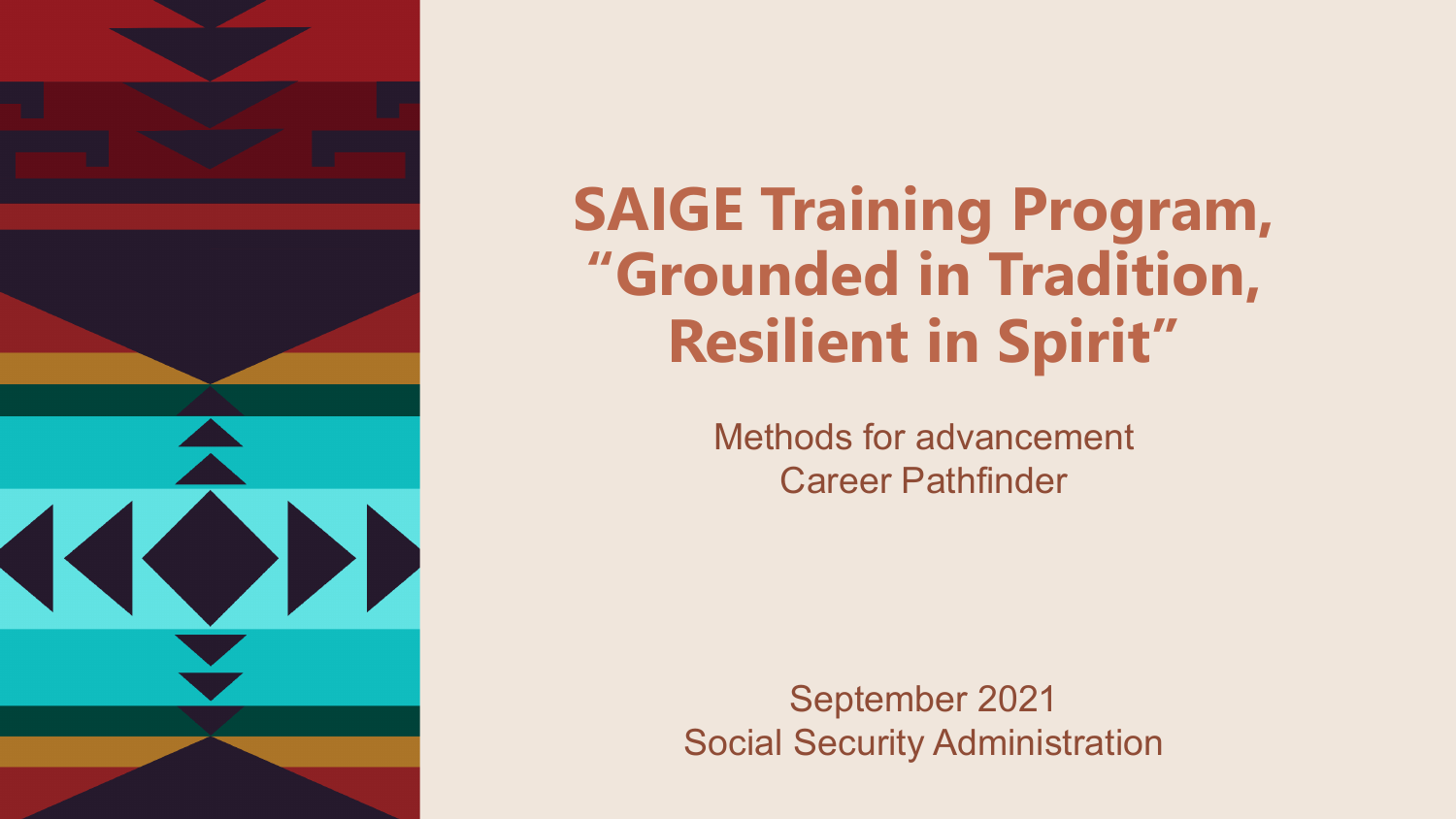# **Speakers Today**

#### *Nancy Berryhill*

- Began career as a GS-2 on the frontlines
- Held various management position manager, Area Director
- Entered into SES Corp in 2003 7 positions
- Acting Commissioner for SSA January 2017 to June 2019
- Currently Deputy Commissioner for Analytics, Review and Oversight and Senior Advisor for the Commissioner

#### *Renee Ferguson*

- Held various positions Statistician, Deputy Director, Senior Advisor
- Entered into SES through Candidate Development Program 2015– held 4 SES positions
- Acting Assistant Associate Commissioner for International Operations in 2016
- Currently Assistant Regional Commissioner for Management and Operations Support

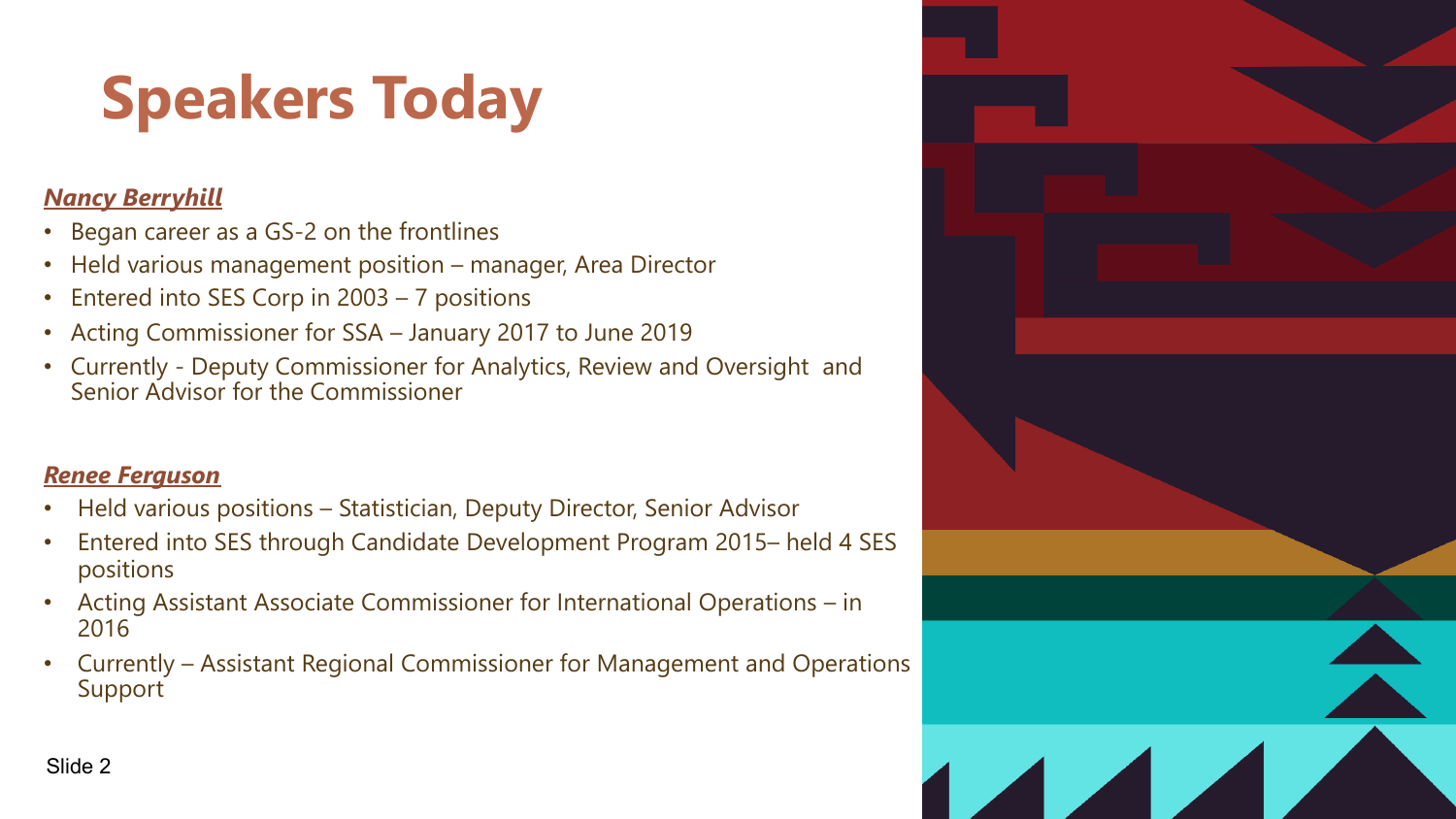### **History of Supervision**

 $\triangleright$  1900s – Low educational levels – country spoke many languages

- $\triangleright$  Supervisors had two main purposes
- $\triangleright$  Employees today have advanced degrees and speak multiple languages
- $\triangleright$  Role expanded from caretaker to teachers and coaches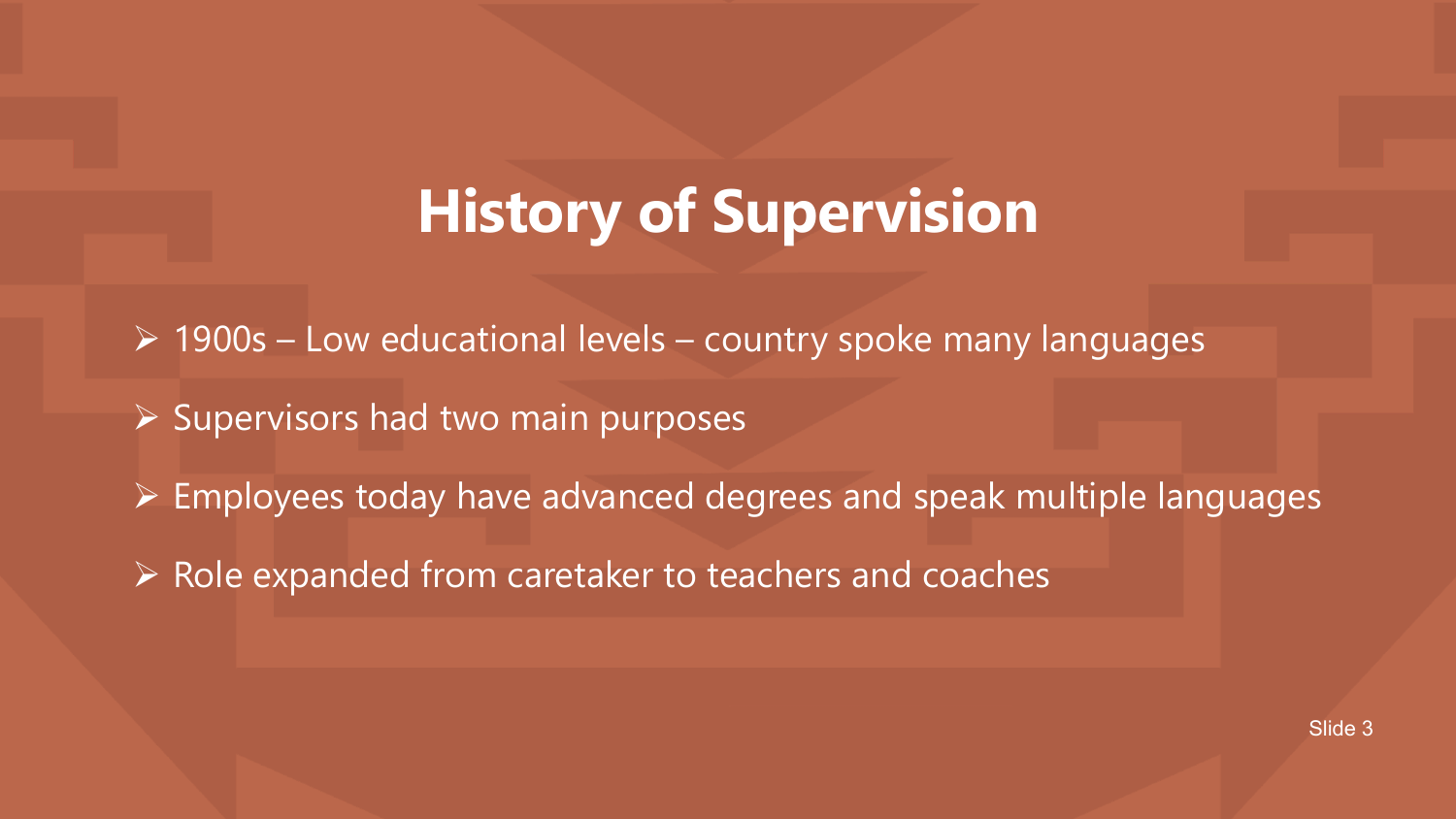## **The Path – The Basics**

### **Communicate**

- ❖ Verbally
- ❖ Non- verbally
- v Listen
- $\div$  Walk the talk

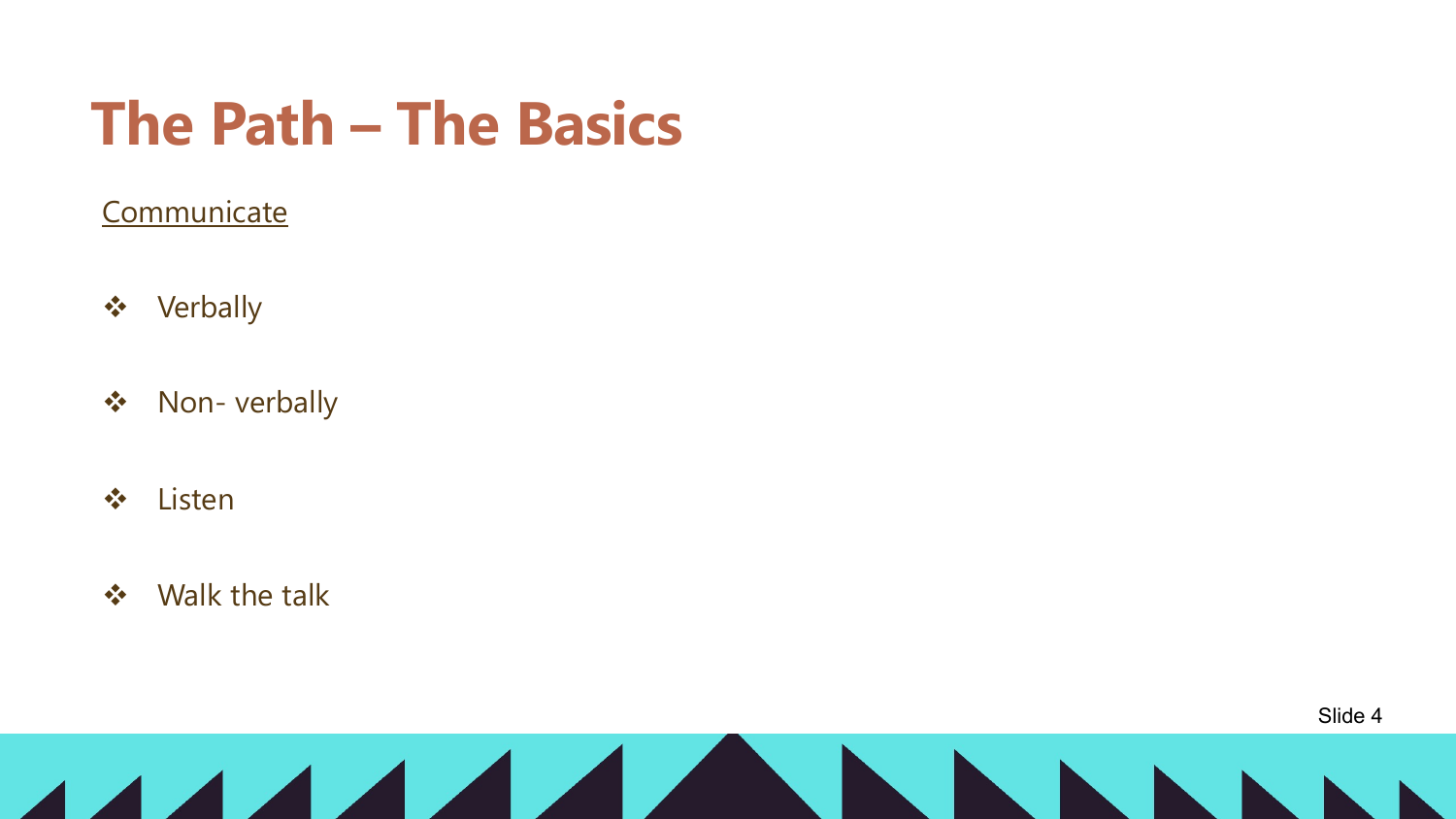

# **Integrity**

v **Trust** 

### v **Be Accountable**

v **Your behavior will not go unnoticed**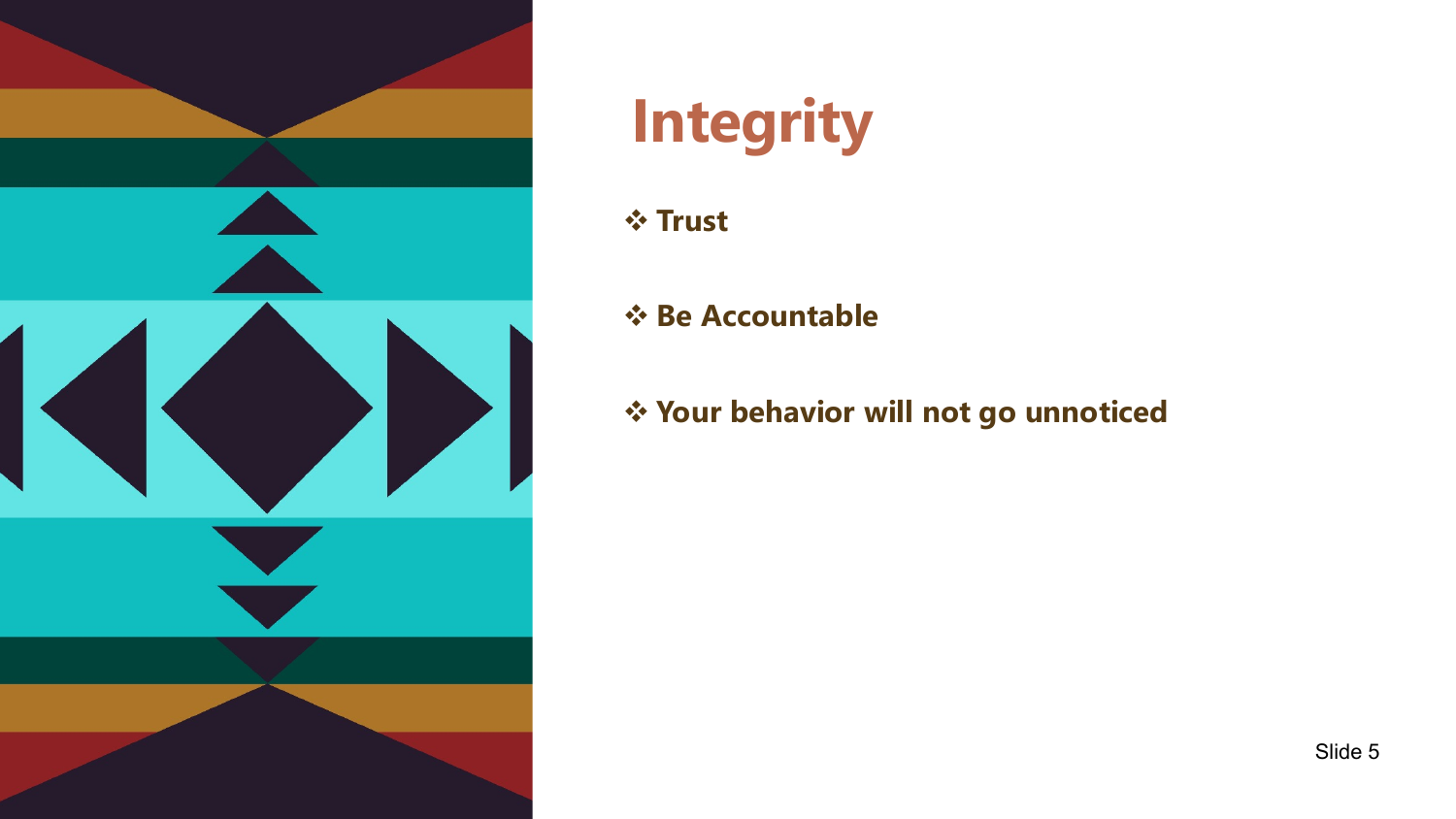## **Know Yourself**

- $\diamond$  What are your strengths
- **❖ Aligning your strengths with your positions**
- *<b>❖* Spend more time developing your strengths and less time **fixing your shortcomings.**
- *❖* **How many mentors do you have?**

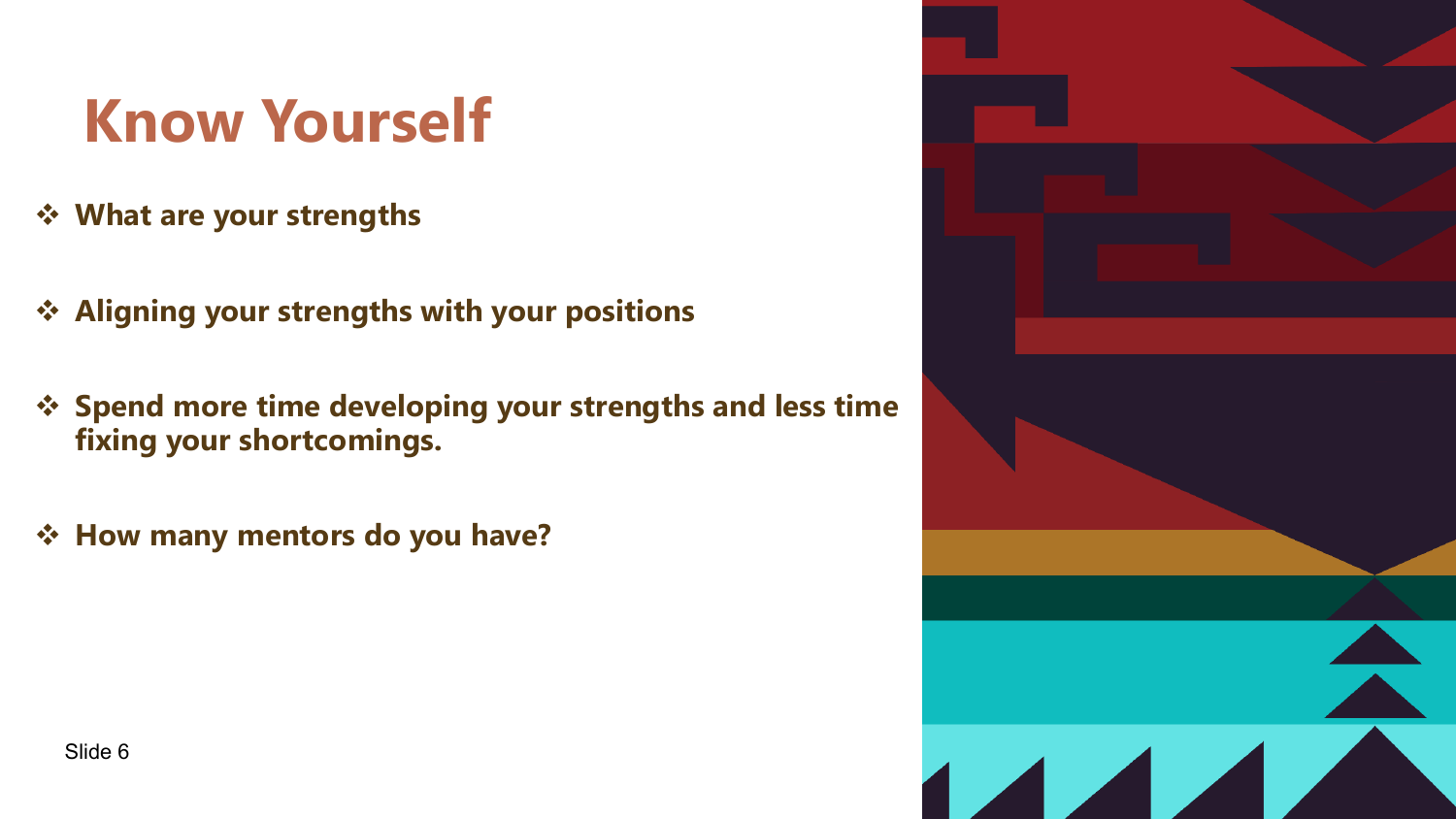## **Up, Down and Across**

 **Manage Up** 

vManage Down

 **Manage Across**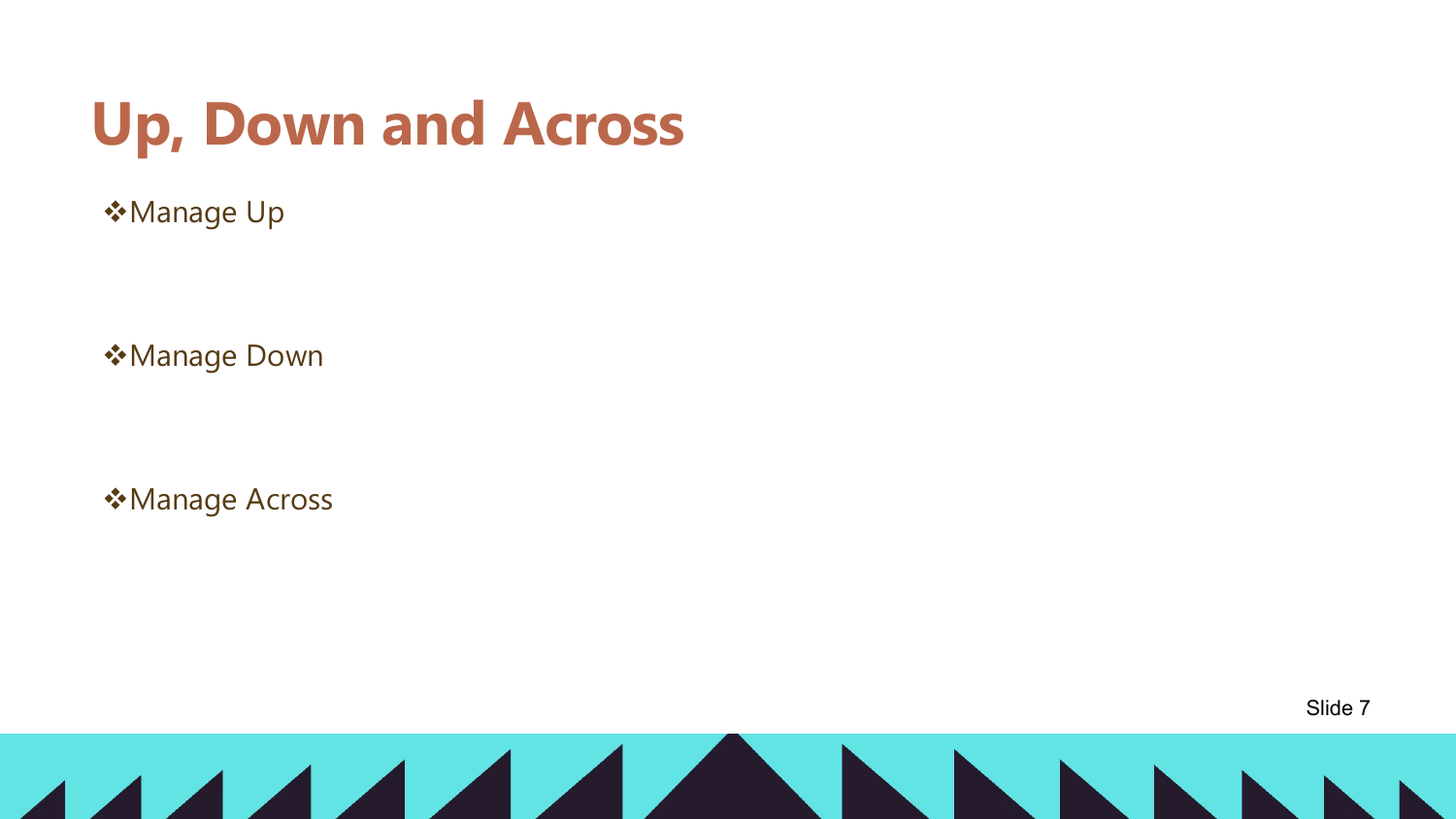

## **Game Changers**

v **Working virtually** 

### v **Customer Experience**

#### v **Fraud Prevention**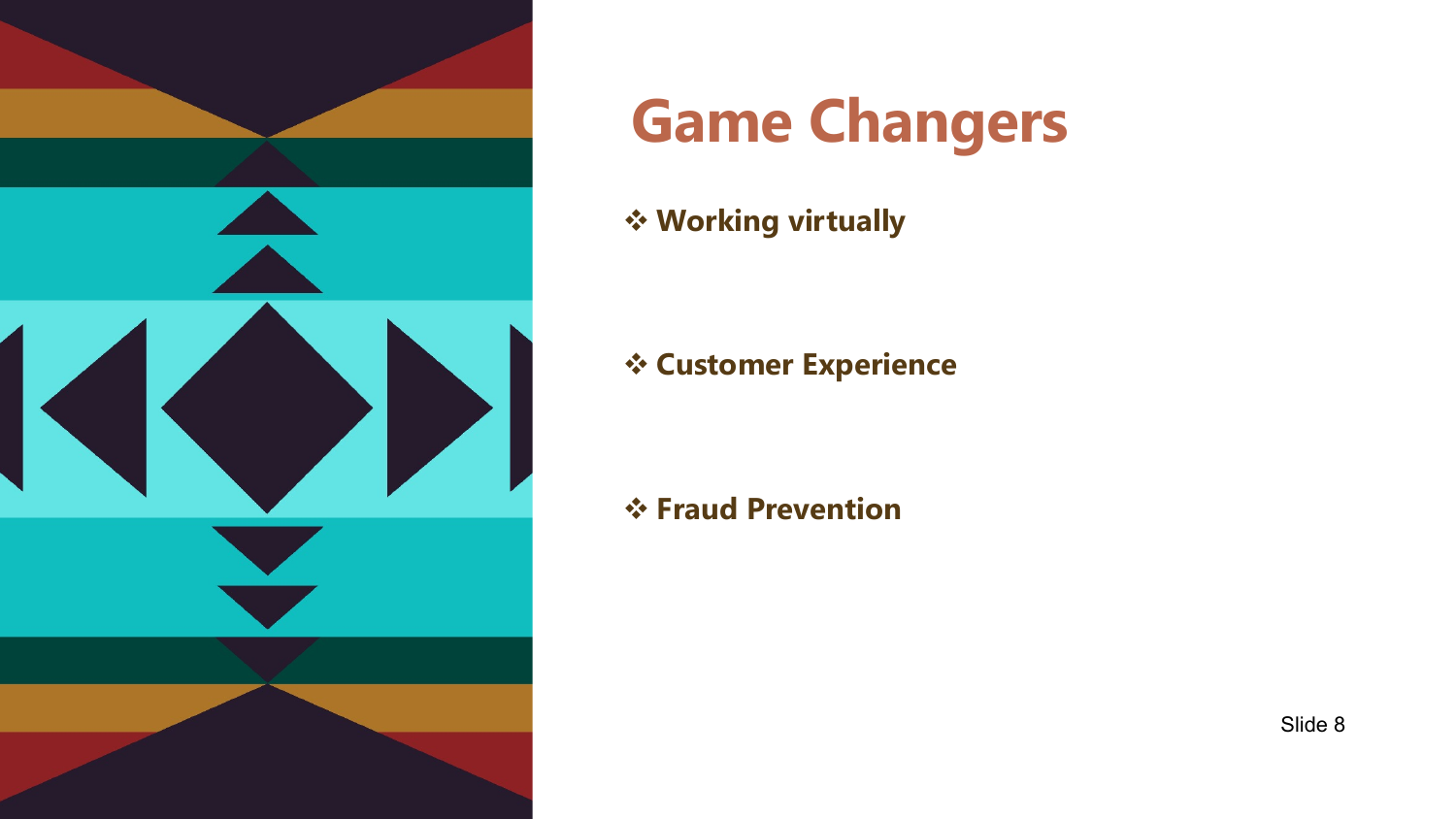### Ready to move – SES Core Qualification **Leading Change**

**Questions to ask yourself When describing your experience**

- What was my organizational vision?
- How did I transcend my vision into action? What initiative(s) did I take?
- Did I strategically initiate and implement transformational change?
- How did I deal with unexpected organizational changes and obstacles (to internal and external pressure)?
- Did my vision achieve measurable results that impacted the organization?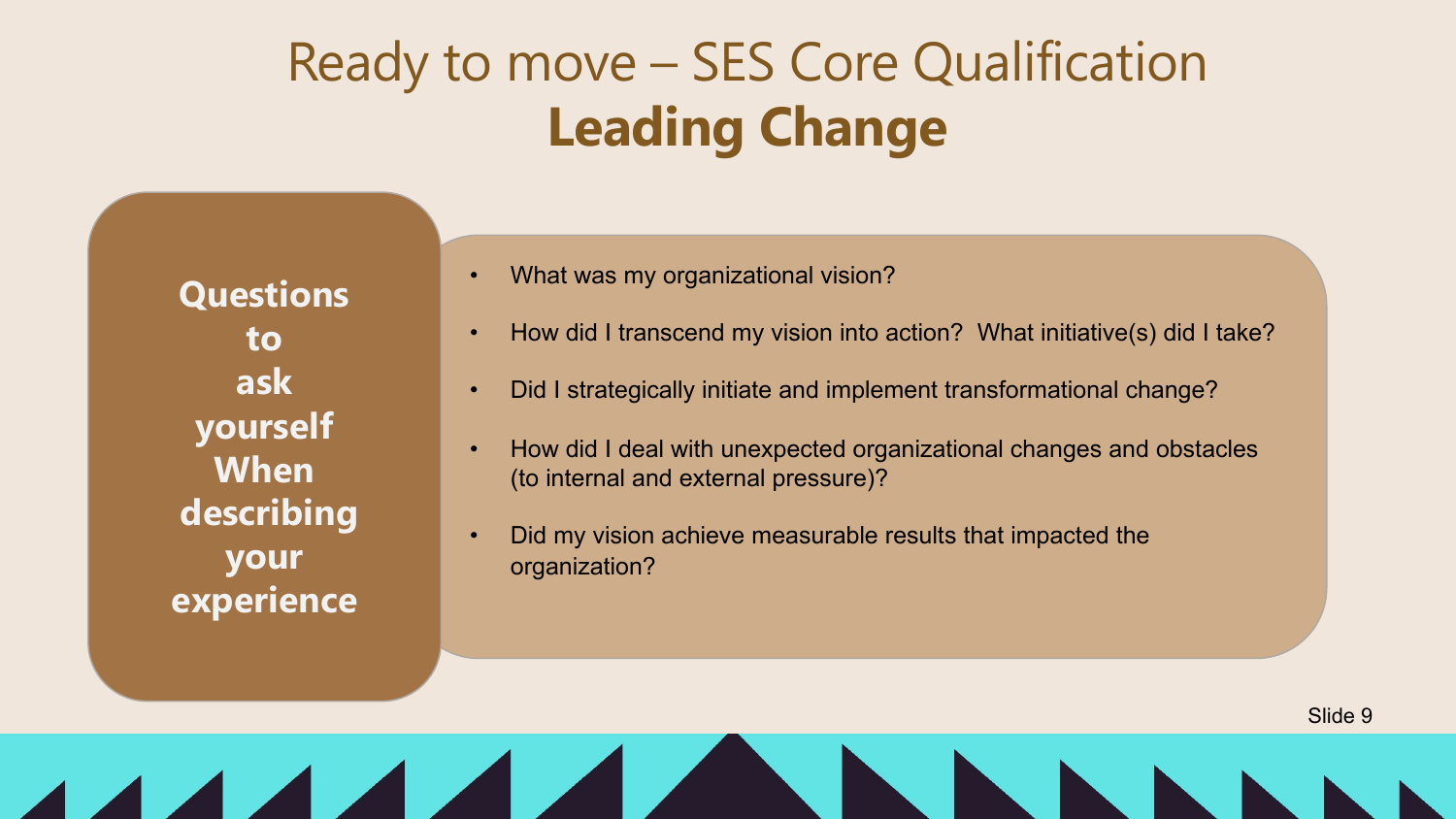## **Leading People**

**Questions to ask yourself When describing your experience**

- What is the largest staff size I have led? What challenges did leading a large staff present? Was I leading versus managing?
- How did I lead my team through a challenge? How did I motivate them to achieve set goals?
- How did I contribute to the professional development of my employees (individually or as a team)?
- How did I deal with conflict that arose within my team?
- How did I leverage diversity amongst my team? (age, culture, race, skill levels, perspectives?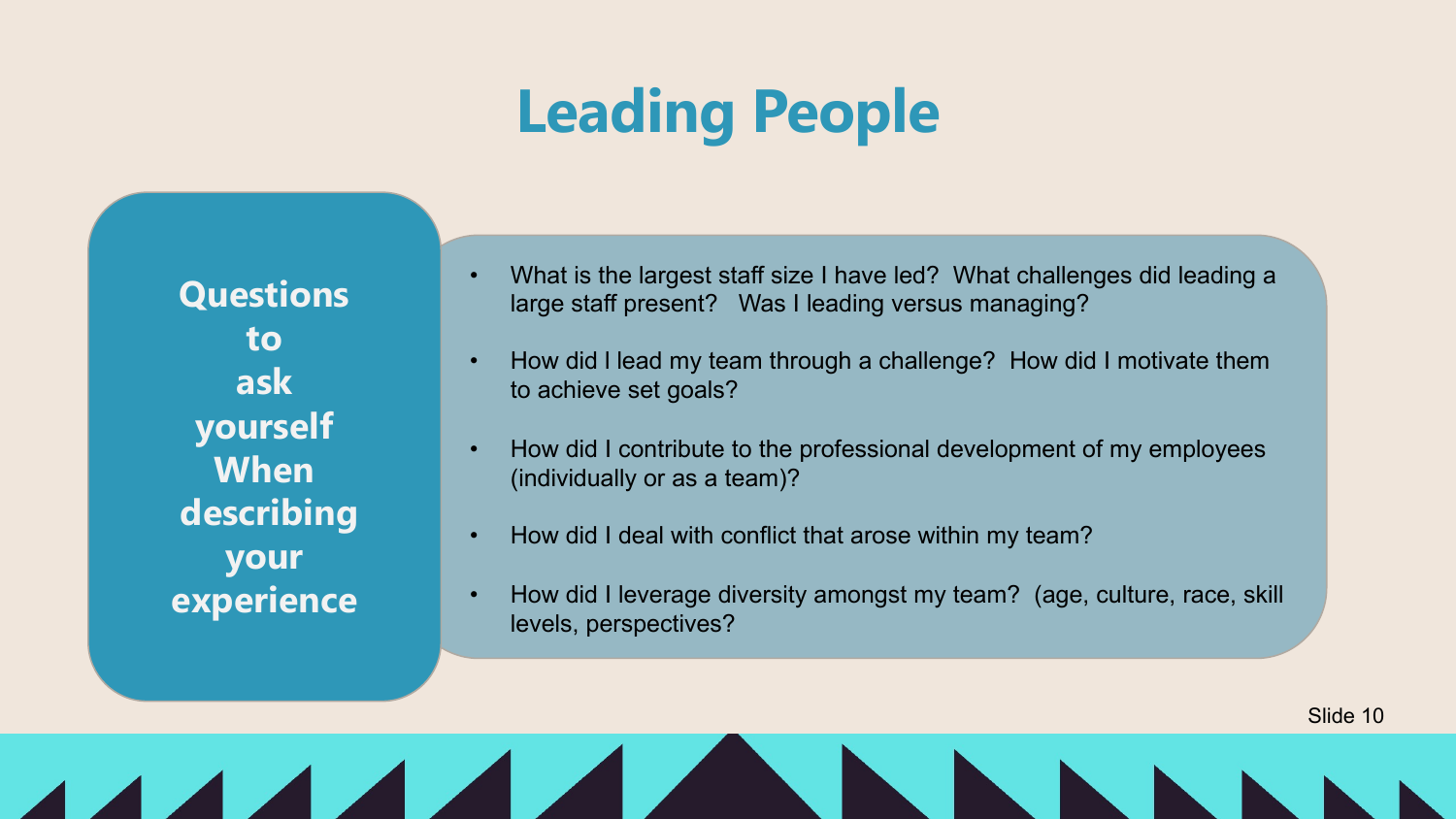### **Business Acumen**

**Questions to ask yourself When describing your experience**

•

- What is my experience in creating and administering budgets and resources?
- How did I procure and utilize resources? What obstacles did I face in doing this?
- What was the size of my budget and resources I managed? How much money saved?
- What is my experience with a multi-sector workforce? Percentage of backlog eliminated/ reduced? Length of processing time reduced?

Slide 11

• How did I utilize technology to create or improve programs?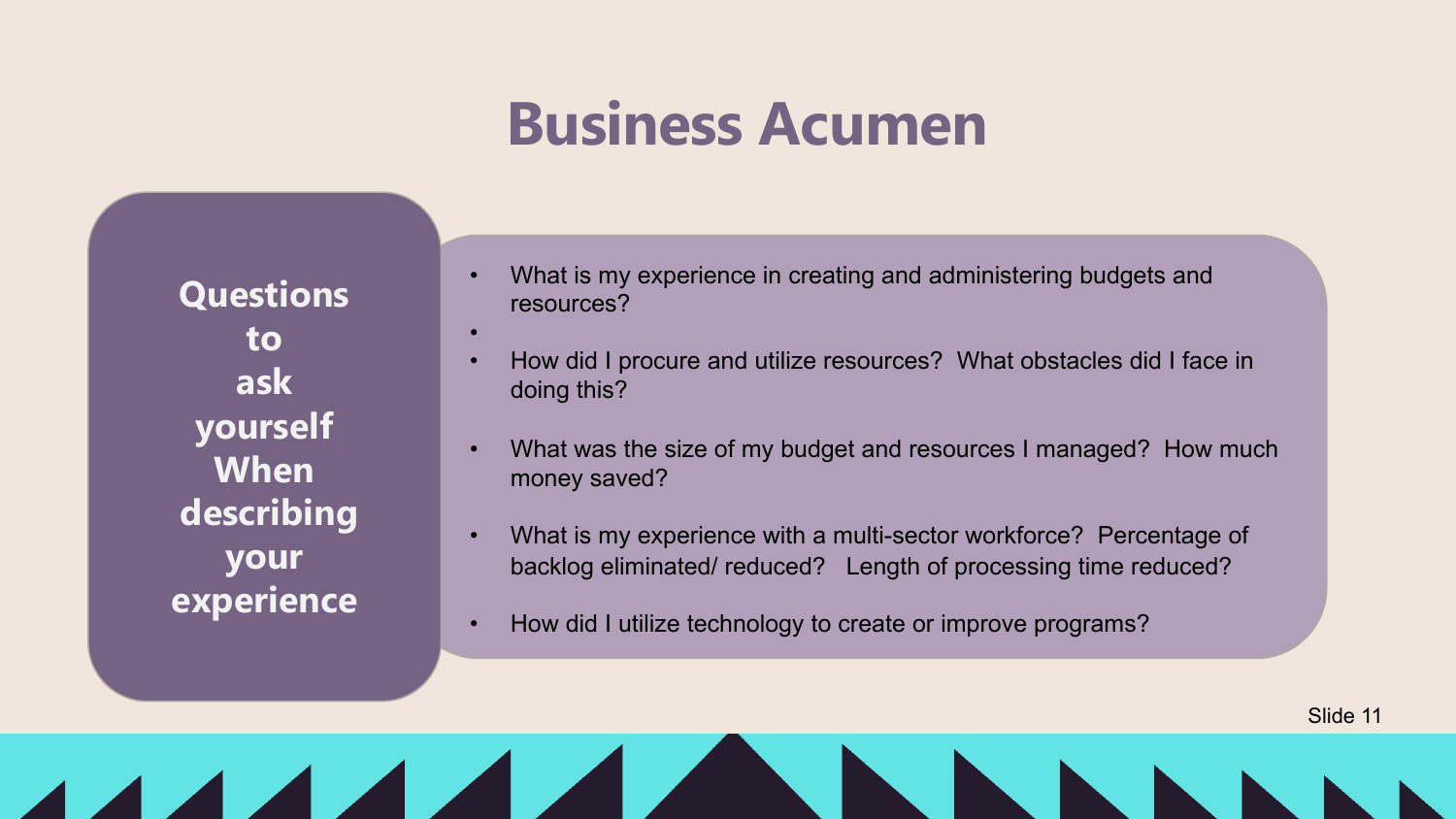## **Building Coalitions**

**Questions to ask yourself When describing your experience**

- What groups or networks (internal and external) did I partner with to achieve a goal?
- How did I bring groups together? What challenges did I face doing that?
- What did I do to build coalitions?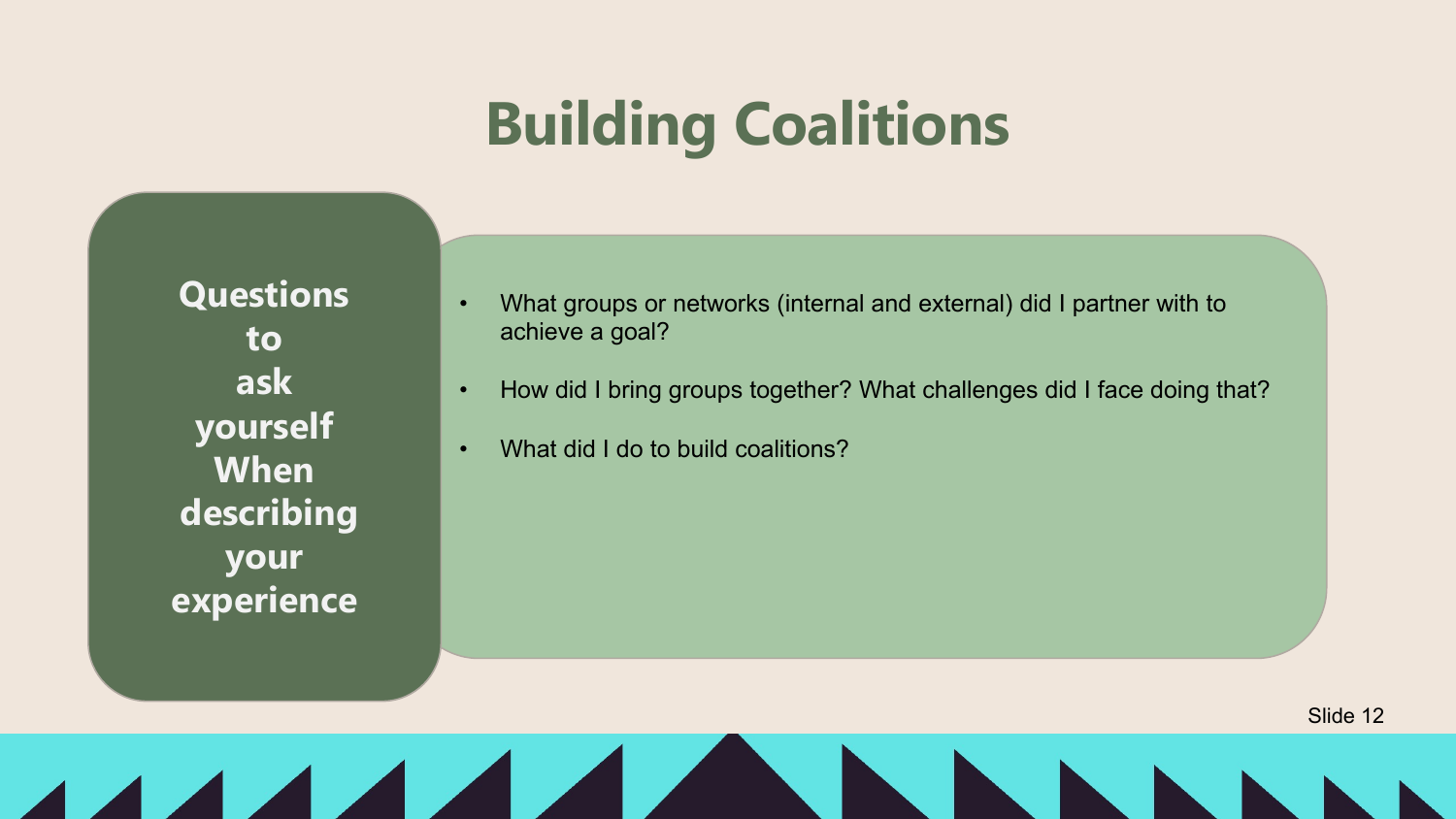### **Results Driven**

**Questions to ask yourself When describing your experience**

- How did the priorities and objectives I set lead to high quality and quantity results?
- How did I address the needs of customers and stakeholders (internal and external)?
- How did my decisions and actions impact results?
- Did I identify problems and implement solutions that resulted in improving services?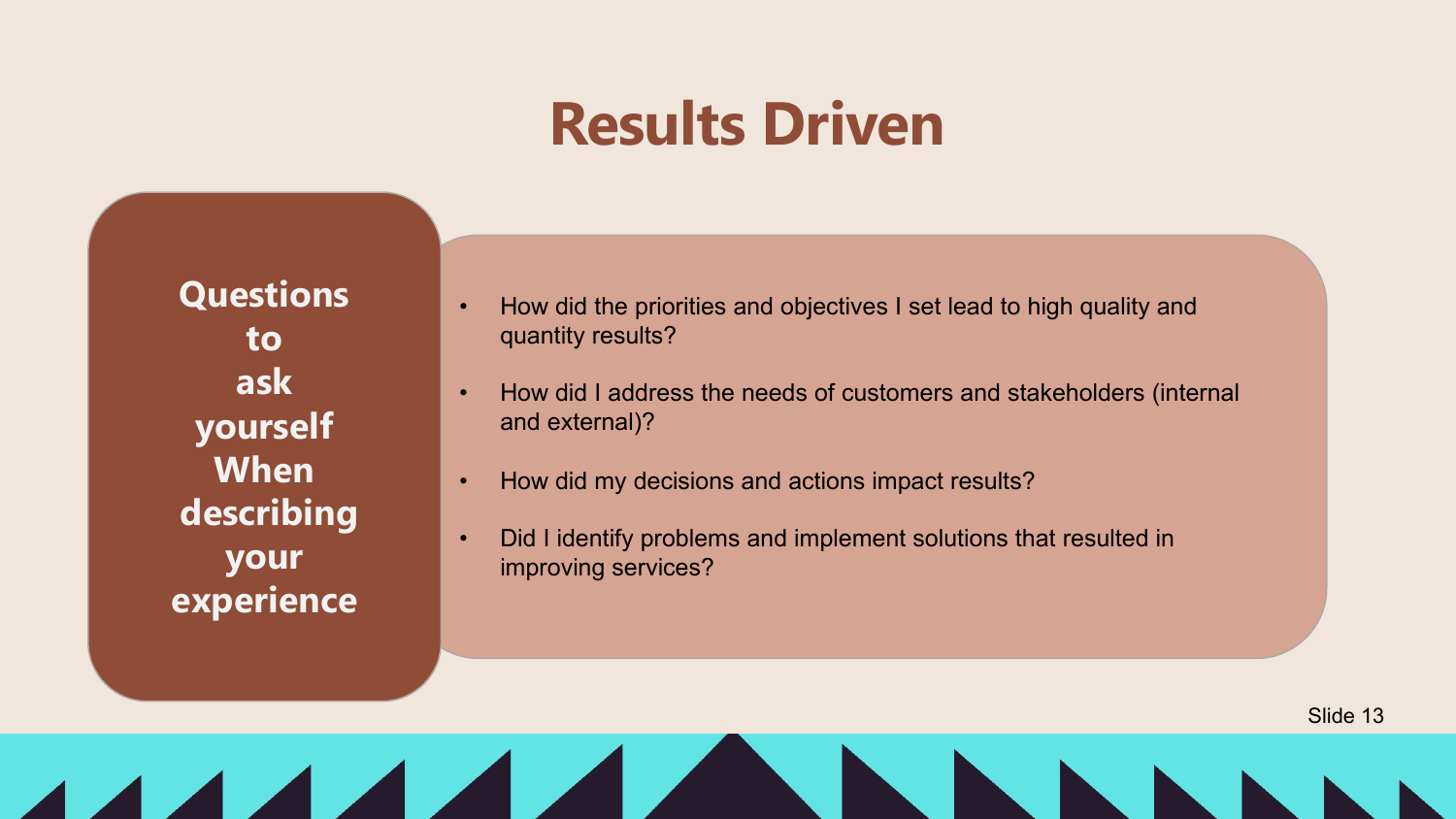

# **Writing Tips**

#### **Tips for writing your ECQs in CCAR format**

- v **Focus on demonstrated executive leadership - not on managerial/technical**
- **→ Describe experience less than 10 years old**
- v **Address the majority of competencies for the specific ECQ (not all of them)**
- v **Be organized, clear, and easy to follow**
- $\div$  Include experience in public, private sectors, or volunteer experience.
- v **Include measurable/quantifiable results (numbers, percentages & timelines)**
- **↓ Use action oriented verbs (active vs passive voice) and transitions**
- **<sup>❖</sup> Describe in layman's terms with limited use of acronyms**
- v **Avoid overuse of bolding and underlining**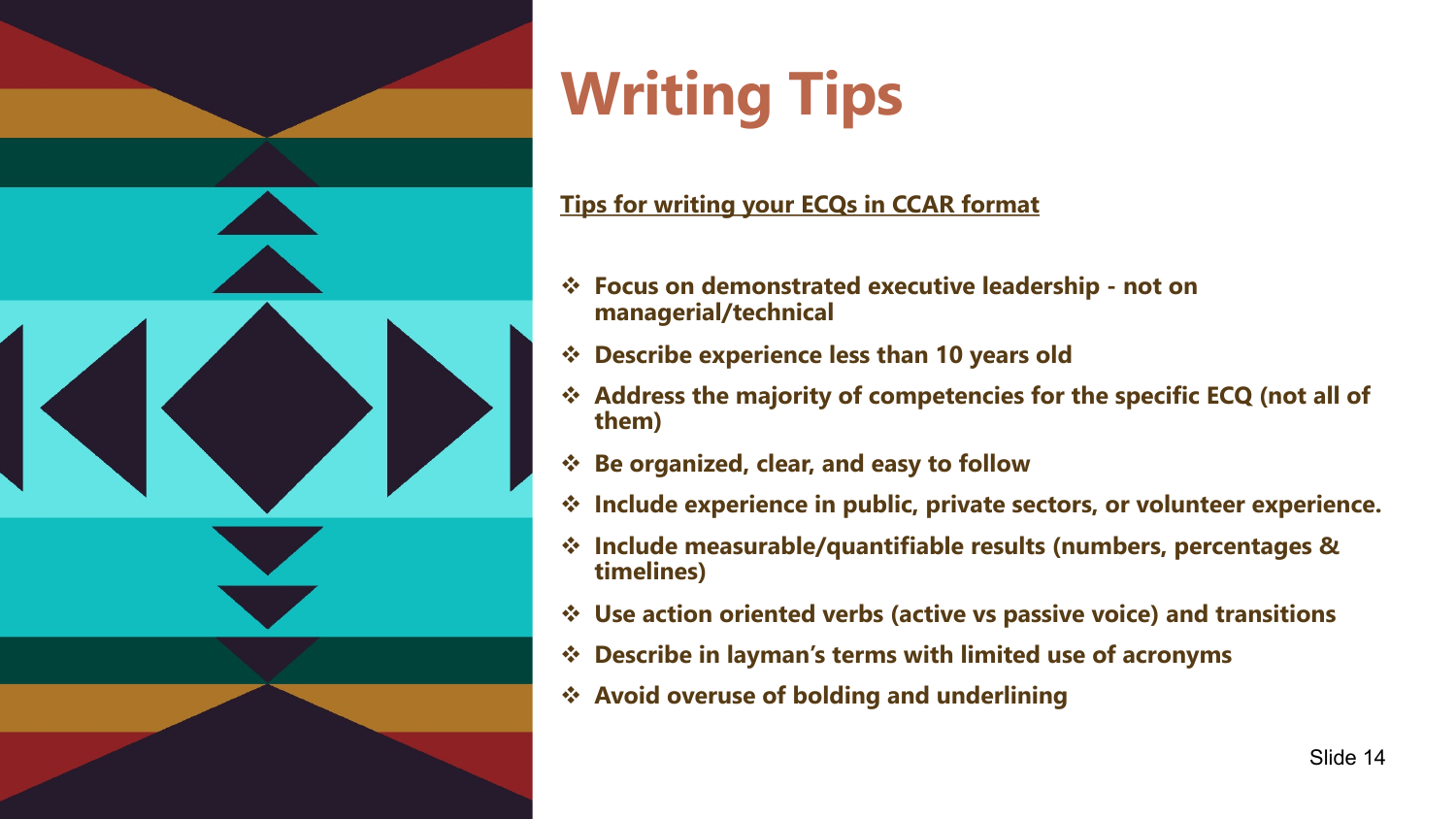## **Dance From the Balcony**

- v **Get off the dance floor and onto the balcony**
- v **Take Risk**
- v **Be Resilient**
- v **Inspire**
- v **Have Courage**